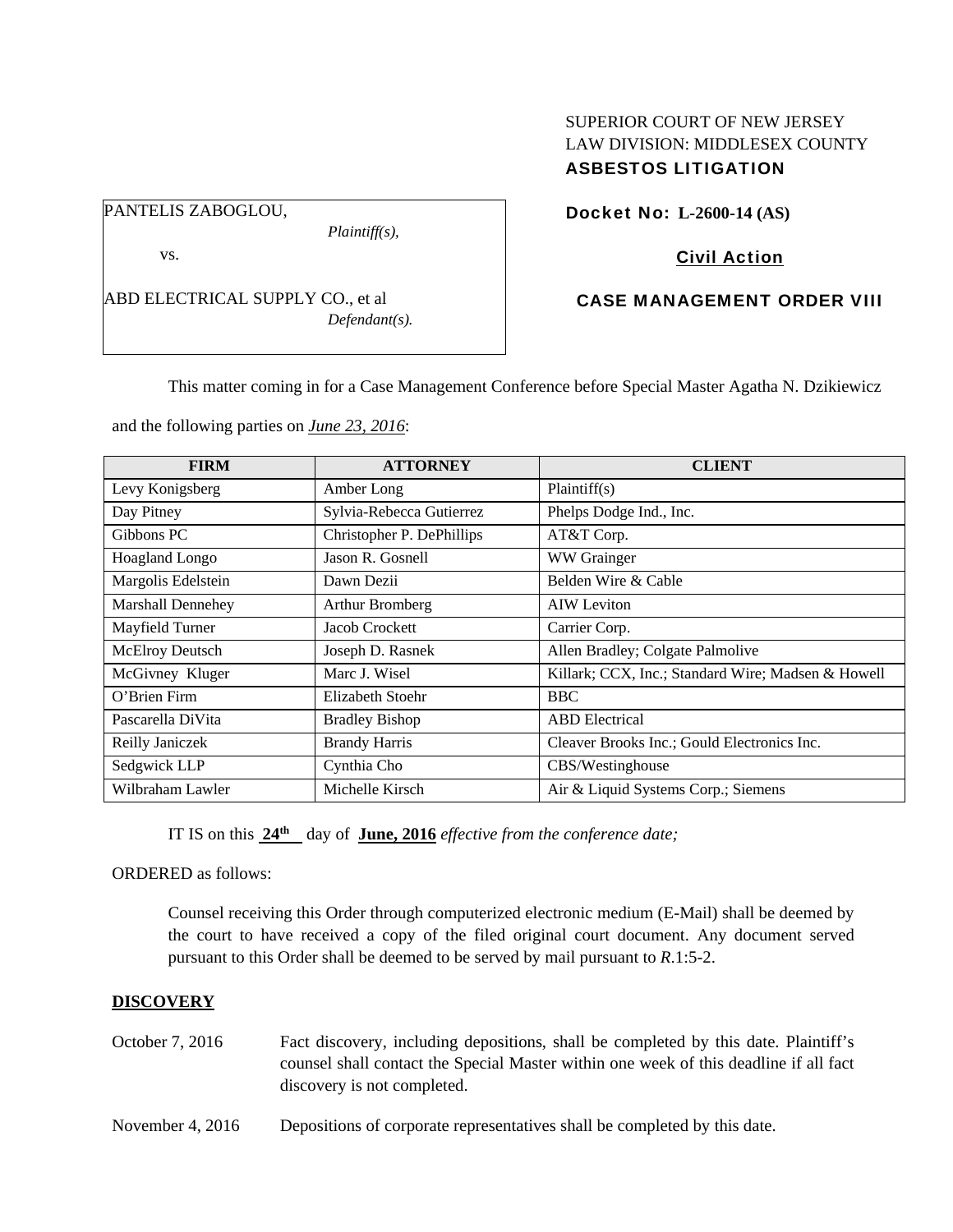### **EARLY SETTLEMENT**

November 14, 2016 Settlement demands shall be served on all counsel and the Special Master by this date.

#### **SUMMARY JUDGMENT MOTION PRACTICE**

| November 14, 2016  | Plaintiff's counsel shall advise, in writing, of intent not to oppose motions by this date. |
|--------------------|---------------------------------------------------------------------------------------------|
| January 6, 2017    | Summary judgment motions shall be filed no later than this date.                            |
| February $3, 2017$ | Last return date for summary judgment motions.                                              |

#### **MEDICAL DEFENSE**

| October 31, 2016 | Plaintiff shall serve medical expert reports by this date. |  |
|------------------|------------------------------------------------------------|--|
|                  |                                                            |  |

- October 31, 2016 Upon request by defense counsel, plaintiff is to arrange for the transfer of pathology specimens and x-rays, if any, by this date.
- March 31, 2017 Defendants shall identify its medical experts and serve medical expert reports, if any, by this date. **In addition, defendants shall notify plaintiff's counsel (as well as all counsel of record) of a joinder in an expert medical defense by this date.**

### **LIABILITY EXPERT REPORTS**

- December 16, 2016 Plaintiff shall identify its liability experts and serve liability expert reports or a certified expert statement by this date or waive any opportunity to rely on liability expert testimony.
- March 31, 2017 Defendants shall identify its liability experts and serve liability expert reports, if any, by this date or waive any opportunity to rely on liability expert testimony.

#### **EXPERT DEPOSITIONS**

April 28, 2017 Expert depositions shall be completed by this date. To the extent that plaintiff and defendant generic experts have been deposed before, the parties seeking that deposition in this case must file an application before the Special Master and demonstrate the necessity for that deposition. To the extent possible, documents requested in a deposition notice directed to an expert shall be produced three days in advance of the expert deposition. The expert shall not be required to produce documents that are readily accessible in the public domain.

## **PRE-TRIAL AND TRIAL**

| November 2, $2016$       | The settlement conference previously scheduled on this date is <b>cancelled</b> .                                                                                                                                        |
|--------------------------|--------------------------------------------------------------------------------------------------------------------------------------------------------------------------------------------------------------------------|
| April 19, 2017 @ 10:00am | Settlement conference. All defense counsel shall appear with authority<br>to negotiate settlement and have a representative authorized to negotiate<br>settlement available by phone. Any request to be excused from the |

\_\_\_\_\_\_\_\_\_\_\_\_\_\_\_\_\_\_\_\_\_\_\_\_\_\_\_\_\_\_\_\_\_\_\_\_\_\_\_\_\_\_\_\_\_\_\_\_\_\_\_\_\_\_\_\_\_\_\_\_\_\_\_\_\_\_\_\_\_\_\_\_\_\_\_\_\_\_\_\_\_\_\_\_\_\_\_\_\_\_\_\_\_\_\_\_\_\_\_\_\_\_\_\_\_\_\_\_\_\_